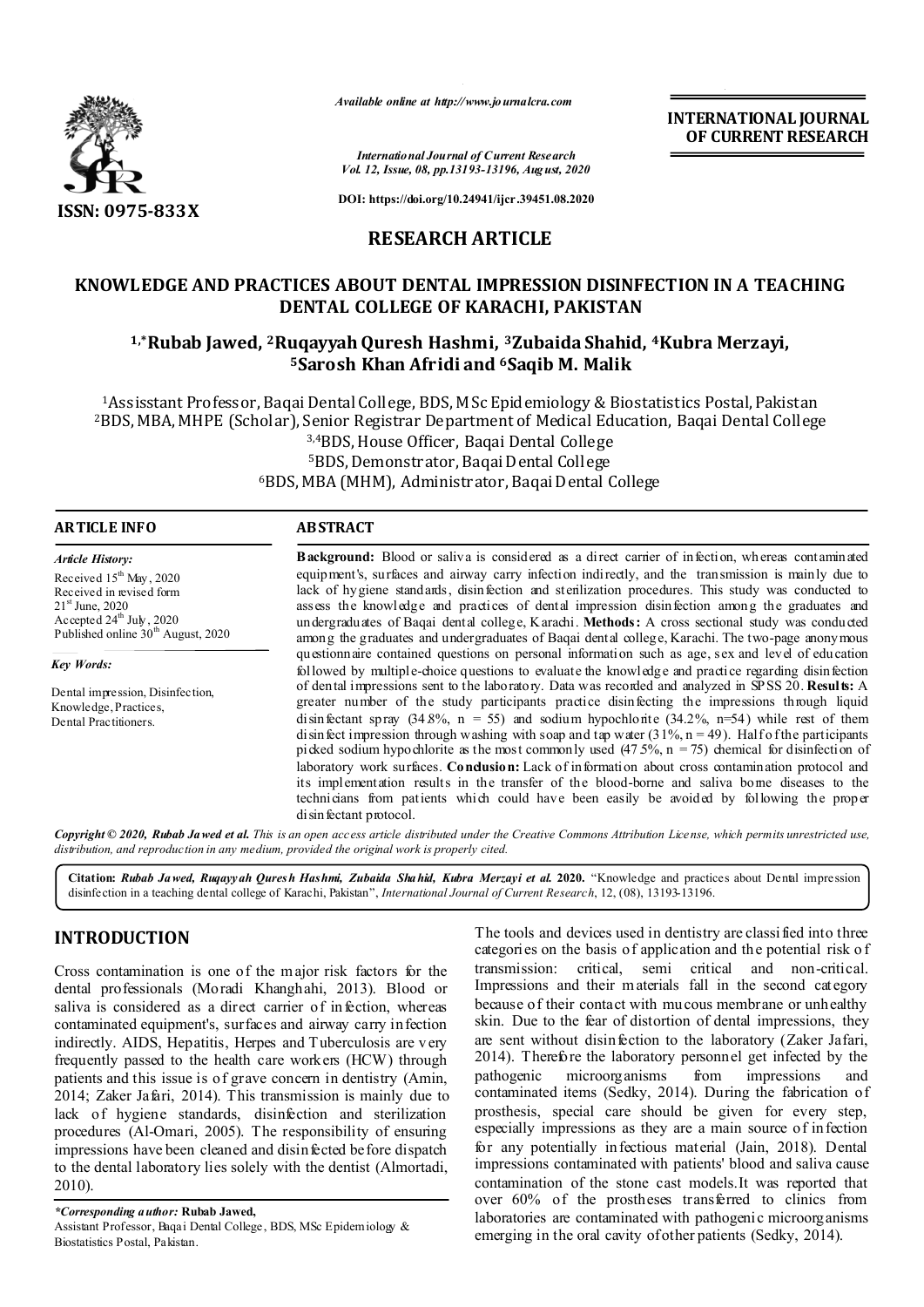A survey done on 400 Dental laboratories in USA found that besides lack of knowledge about disinfecting procedures for impressions, dentists and labs disinfect impressions for long er than recommended durations because o f the lack o f awareness (Amin, 2014). Prevention of contaminated dental impressions and other dent al items leaving the immediate chair side area is an ideal way to control cross-contamination. In a study conducted in dental colleges of India, it was concluded that there is lack of commitment to high standards of infection control (Marya *et al*., 2011). On the other hand, a study conducted in Lahore among the students and house officers revealed that th ey do have knowledge and are following cross infection protocols for impression disinfection (Amin, 2014). In Karachi dentists in different hospitals were having poor knowledge about the use of disinfecting agents. The dental impressions are one of the major causes of cross contamination and it has been observed in the previous studies that majority of dental practitioners were not aware of impression disinfection and it was not practiced in the clinics and hospitals. This study was conducted to assess the awareness and practices of disinfection of dental impressions among the graduates (Faculty, house officers) and undergraduates (final year students) of Baqai dental college, Karachi.

## **MATERIALS AND METHODS**

A cross-sectional study was conducted in Baqai dental college, Karachi. The study was conducted during 6 months period from July – December in 2018 among the graduates (Faculty and house officers) and undergraduates (fourth year BDS students).Forty one faculty members who are involved in clinical practices, fifty six house officers of the year 2018 and sixty one final y ear students of BDS who were present on the day of d ata collection were included in the study. A v alidated self-administered questionnaire was used as data collection tool (Amin, 2014). The two-page anonymous questionnaire contained questions on personal information such as age, sex and level of education. This was followed by multiple-choice questions to evaluate the knowledge and practice regarding disinfection of oral and dental impressions sent to the laboratory. The following subjects incorporated in the questionnaire; such as procedure for dispatch o f impressions to the laboratory, procedure for disinfection of impressions, impression disinfection techniques, familiarity with appropriate disinfection methods and materials for different trays and impression materials, and the preferred mode for advancement of knowledge on infection control.

An informed written consent was obtained from all the participants. The ethical review bo ard o f Baqai d ental college granted the ethical approval for the study. Data was entered and analyzed through SPSS version 22 (Morgan, 2012). Descriptive statistics were recorded in terms of percentages and frequencies for categorical data.

## **RESULTS**

A total of 158 participants were included in the study. Male were 77(48.7%) and female 81(51.3%). Majority of the participants were final year students 61 (38.6%) followed by house officers 56 (35.4%) and then faculty members 41(25.9%). Majority (41.1%) of the total study participants reported o f using antimicrobial soap for h and washing as their daily practice.

A greater number o f the study participants practice disinfecting the impressions through liquid disinfectant spray (34.8%,  $n =$ 55) and sodium hypochlorite (34.2%, n=54) while rest of them disinfect impression through washing with soap and tap water  $(31\% \text{ n} = 49)$ . Half of the participants picked sodium hypochlorite as the most commonly used  $(47.5\%), n = 75)$ chemical for disinfection o flaboratory work surfaces followed by phenol (31%, n=49) while laboratory and hand instruments were mostly disinfected by the sodium hypochlorite (43%). n=68) followed by gluteraldehyde (24.1%, n=38).

## **DISCUSSION**

It is an essential part of practice for all professionals associated with the healthcare profession and systems to do cross infection control and ensures the health and safety of the patient and doctor both (Shah, 2009). The common dental practice encounters d ealing with blood and saliva on a regular basis. Hence, the dental practitioner should be aware of infection control protocols. Dental impressions like other procedures of dentistry is a source of infection for any potentially infectious disease (Connor, 1991; Johnson, 1998; Kess, 2000). As American Dental Association (ADA) guidelines state that impressions should be rinsed to remove saliva, blood and debris and then disin fected before being sent to the laboratory (Bh at, 2007). It is the responsibility of a dentist to ensure that all impressions and appliances are cleaned and disinfected before being sent to the laboratory or before being used for a patient (Bhat, 2007). It is not only important from the patient's safety point of view but also for the personal health and safety of the dental assistants, auxiliary staff and technicians. Unfortunately, the level of infection control in the Pakistan, like India, is lagging behind that of the developed countries of Europe and United States (Marya, 2011). Barrier system must be followed in the laboratory on regular bases which includes hand washing with plain or antimicrobial soap.14Majority of the participants in the present study and in the previous literature showed that they were washing their hands before and after taking impression.<sup>2</sup>The present study reports that majority of the participants clean their hands by using water with anti-microbial soap which is similar to the results reported in a study conducted in Lagos Nigeria which was also a hospital based study and 48.7 % participants in the study reported using water with antimicrobial for hand washing. Fifty percent of the participants were washing the impression tray b efore t aking impression in the present study whereas in another study 100% of the participants were practicing of washing impression trays before taking impression (Ukuoghene, 2017), The present study and the past literature states that there is lack of awareness of the proper protocol to be followed while using the impression trays .The sterilized trays should be directly used in patient's mouth without rinsing them with water.

Disinfection o f the impressions reported in the present study is in line with the other study conducted in Saudia Arabia showing that mostly it is done by the liquid disinfectant immersion (Sedky, 2014). Immersion disinfection has been preferred to spraying because immersion is more likely to assure exposure of all surfaces of the impression to the disinfectant for the recommended time (Bhat, 2007). Where as in other studies conducted in India the results are in contrast to our study stating that majority of the dental practitioners disinfect the impressions by washing them under water (Jain, 2018; Marya, 2011).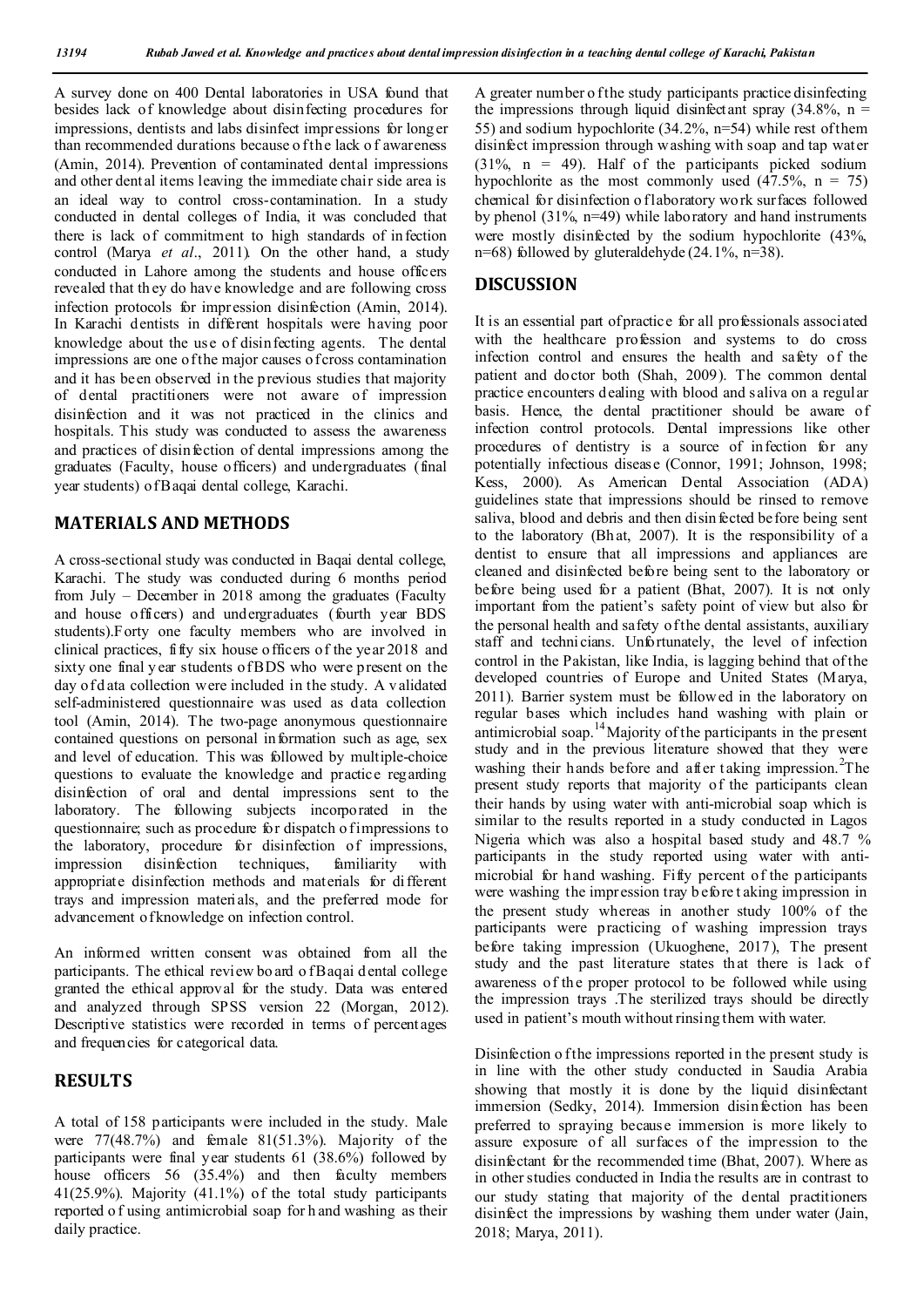**Table 1. Practices of dental impression disinfection**

| S.No | <b>Ouestions</b>                         | Yes $n$ $\%$ ) | No n $(\% )$  |
|------|------------------------------------------|----------------|---------------|
| . .  | Do you disinfect alginate impression?    | $114(72.15\%)$ | $44(27.84\%)$ |
| ۷.   | Do you disinfect rubber base impression? | $115(72.78\%)$ | $43(27.21\%)$ |
| J.   | Do you disinfect impression compound?    | 114(72.15%)    | 44(27.84%)    |
| -4.  | Do you disinfect zinc oxide eugenol?     | $106(67.08\%)$ | 52(32.91%)    |

#### **Table 2. Display the participants' responses regarding the knowledge about appropriate methods and type of disinfectants used for different impression materials and methods of disinfection of different laboratory and hand instruments.**

| S No | <b>OUESTIONS</b>                                                                                                          | Frequency $(\%)$           |
|------|---------------------------------------------------------------------------------------------------------------------------|----------------------------|
| 1    | Washing your hand before impression making is important?                                                                  |                            |
|      | Not sure                                                                                                                  | 24 (15.18%)                |
|      | Never<br>Sometimes                                                                                                        | 14(8.86%)                  |
|      | Alway s                                                                                                                   | 41 (25.94%)<br>79 (50%)    |
| 2    | Do you wash tray before impression making?                                                                                |                            |
|      | Not sure                                                                                                                  | 17(10.75%)                 |
|      | Never                                                                                                                     | 30 (18.98%)                |
|      | Sometimes                                                                                                                 | 46 (29.11%)                |
|      | Alway s                                                                                                                   | 65 (41.13%)                |
| 3    | Which disinfectant is mostcommonly used in your department?                                                               |                            |
|      | Gluteraldehve                                                                                                             | $40(25.31\%)$              |
|      | Phenol<br>Idophore                                                                                                        | 25(15.82%)<br>9(5.69%)     |
|      | Hy pochlorite                                                                                                             | 50 (31.64%)                |
|      | Any other                                                                                                                 | 13(8.22%)                  |
|      | Don't know                                                                                                                | 21 (13.29%)                |
| 4    | What protocol is followed in y our disinfection department for storage of impression after?                               | 76 (48.10%)                |
|      | Plastic bag                                                                                                               | 29 (18.35%)                |
|      | Tissue paper<br>Sealed plastic bag                                                                                        | 25(15.82%)                 |
|      | Disinfectant soaked paper towel                                                                                           | 27 (17.08%)<br>$1(0.63\%)$ |
|      | Don't know                                                                                                                |                            |
| 5    | Approximately what is the typical duration of disinfecting impressions by the prosthodontist before you                   |                            |
|      | receive them?                                                                                                             | 57 (36.1%)                 |
|      | One minute                                                                                                                | 59 (37.3%)                 |
|      | Tenminue                                                                                                                  | $32(20.3\%)$               |
|      | Thirty minutes<br>Sixty minutes                                                                                           | $3(1.9\%)$<br>$7(4.4\%)$   |
|      | Don't know                                                                                                                |                            |
| 6    | What method do you use for algnate impressions disinfection?                                                              |                            |
|      | Spray with disinfectant                                                                                                   | 29(24.7%)                  |
|      | Immerse in disinfectant                                                                                                   | 33 $(14.6\%)$              |
|      | Spray and immerse in disinfectant                                                                                         | $60(38.0\%)$               |
| 7    | Rinse under running water and immerse in disinfectant<br>What method do you use for rubber base impressions disinfection? | $36(22.8\%)$               |
|      | Spray with disinfectant                                                                                                   |                            |
|      | Immerse in disinfectant                                                                                                   | 48 (30.4%)                 |
|      | Spray and immerse in disinfectant                                                                                         | $30(19.1\%)$               |
|      | Rinse under running water and immerse in disinfect ant                                                                    | 57 (36.1%)                 |
|      |                                                                                                                           | 23 (14.1%)                 |
| 8    | If you immerse rubber base impressions in a disinfect ant, what is the duration of immersion?<br>One minute               | 57 (36.1%)                 |
|      | Tenminue                                                                                                                  | $63(39.9\%)$               |
|      | Thirty minutes                                                                                                            | $24(15.2\%)$               |
|      | Sixty minutes                                                                                                             | $2(1.3\%)$                 |
|      | Don't know                                                                                                                | $12(7.6\%)$                |
| 9    | How do you deal with aboratory work surfaces after work is completed?                                                     |                            |
|      | Cleaned<br><b>Disinfected</b>                                                                                             | 53 (35.5%)                 |
|      | Cleaned and disinfected                                                                                                   | 20(37.7%)<br>85 (53.8%)    |
| 10   | How do you deal with laboratory hand instruments such as spatulas, mixing, bowls, knives, wax                             |                            |
|      | carver setc.between their use?                                                                                            | 56 (35.4%)                 |
|      | Cleaned only with water                                                                                                   | $102(64.4\%)$              |
|      | Cleaned and disinfected                                                                                                   |                            |
| 11   | For how long do you disinfect with aboratory hand instrument?<br>One minute                                               |                            |
|      | Tenminue                                                                                                                  | 61(38.6%)<br>$60(38.0\%)$  |
|      | Thirty minutes                                                                                                            | $26(16.5\%)$               |
|      | Sixty minutes                                                                                                             | $4(2.5\%)$                 |
|      | Don't know                                                                                                                | $7(4.4\%)$                 |
| 12   | How do you disinfect impression compound?                                                                                 | 39(24.7%)                  |
|      | Spray ing<br>Immersion                                                                                                    | $21(13.3\%)$               |
|      | Cotton scaked in disinfectant                                                                                             | 38 (24.1%)<br>$16(10.1\%)$ |
|      | Dip in disinfectant                                                                                                       | 44 (27.8%)                 |
|      | Don't know                                                                                                                |                            |
| 13   | How do you dismet zime oxide eugenol?                                                                                     |                            |
|      | Spray ing                                                                                                                 | 28 (17.1%)                 |
|      | Immersion                                                                                                                 | 21 (13.3%)                 |
|      | Cotton scaked in disinfectant<br>Dip in disinfectant                                                                      | 37 (23.4%)<br>$18(11.4\%)$ |
|      | Don't know                                                                                                                | 54 (34.2%)                 |
|      |                                                                                                                           |                            |